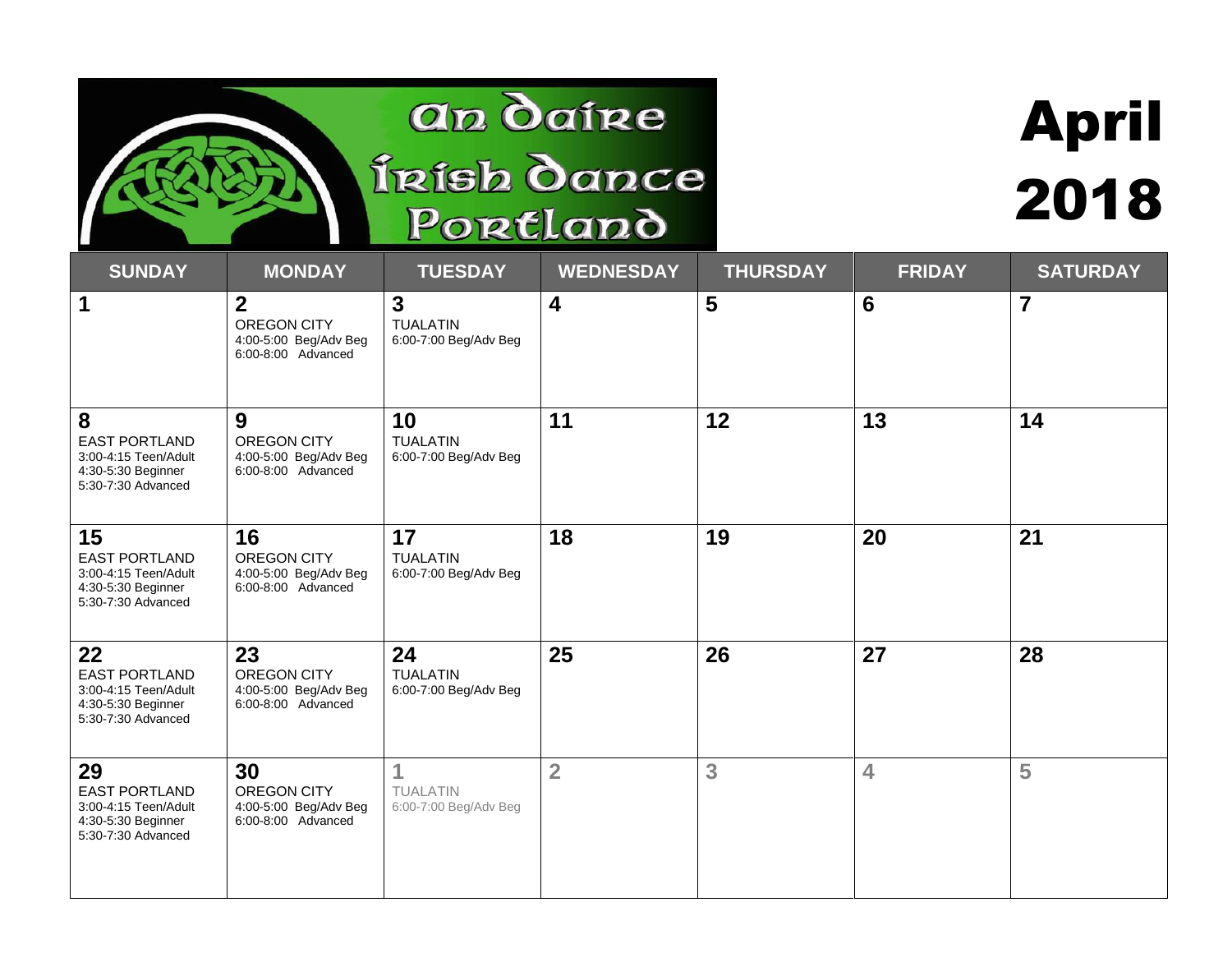### an daire Írísh dance Portland

## May 2018

| <b>SUNDAY</b>                                                                                         | <b>MONDAY</b>                                                                | <b>TUESDAY</b>                                 | <b>WEDNESDAY</b> | <b>THURSDAY</b> | <b>FRIDAY</b>                                   | <b>SATURDAY</b> |
|-------------------------------------------------------------------------------------------------------|------------------------------------------------------------------------------|------------------------------------------------|------------------|-----------------|-------------------------------------------------|-----------------|
| 29<br><b>PORTLAND</b><br>3:00-4:15 Teen/Adult<br>4:30-5:30 Beginner<br>5:30-7:30 Advanced             | 30<br>OREGON CITY<br>4:00-5:00 Beg/Adv Beg<br>6:00-8:00 Advanced             | 1<br><b>TUALATIN</b><br>6:00-7:00 Beg/Adv Beg  | $\overline{2}$   | $\mathbf{3}$    | $\overline{\mathbf{4}}$                         | 5               |
| $6\phantom{1}$<br><b>PORTLAND</b><br>3:00-4:15 Teen/Adult<br>4:30-5:30 Beginner<br>5:30-7:30 Advanced | $\overline{7}$<br>OREGON CITY<br>4:00-5:00 Beg/Adv Beg<br>6:00-8:00 Advanced | 8<br><b>TUALATIN</b><br>6:00-7:00 Beg/Adv Beg  | 9                | 10              | 11                                              | 12              |
| 13<br><b>PORTLAND</b><br>3:00-4:15 Teen/Adult<br>4:30-5:30 Beginner<br>5:30-7:30 Advanced             | 14<br>OREGON CITY<br>4:00-5:00 Beg/Adv Beg<br>6:00-8:00 Advanced             | 15<br><b>TUALATIN</b><br>6:00-7:00 Beg/Adv Beg | 16               | 17              | 18                                              | 19              |
| 20<br><b>PORTLAND</b><br>3:00-4:15 Teen/Adult<br>4:30-5:30 Beginner<br>5:30-7:30 Advanced             | 21<br>OREGON CITY<br>4:00-5:00 Beg/Adv Beg<br>6:00-8:00 Advanced             | 22<br><b>TUALATIN</b><br>6:00-7:00 Beg/Adv Beg | 23               | 24              | 25                                              | 26              |
| 27<br><b>PORTLAND</b><br>3:00-4:15 Teen/Adult<br>4:30-5:30 Beginner<br>5:30-7:30 Advanced             | 28<br>OREGON CITY<br>4:00-5:00 Beg/Adv Beg<br>6:00-8:00 Advanced             | 29<br><b>TUALATIN</b><br>6:00-7:00 Beg/Adv Beg | 30               | 31              | 1<br><b>EAST PORTLAND</b><br>6:30-8:30 Advanced | $\overline{2}$  |